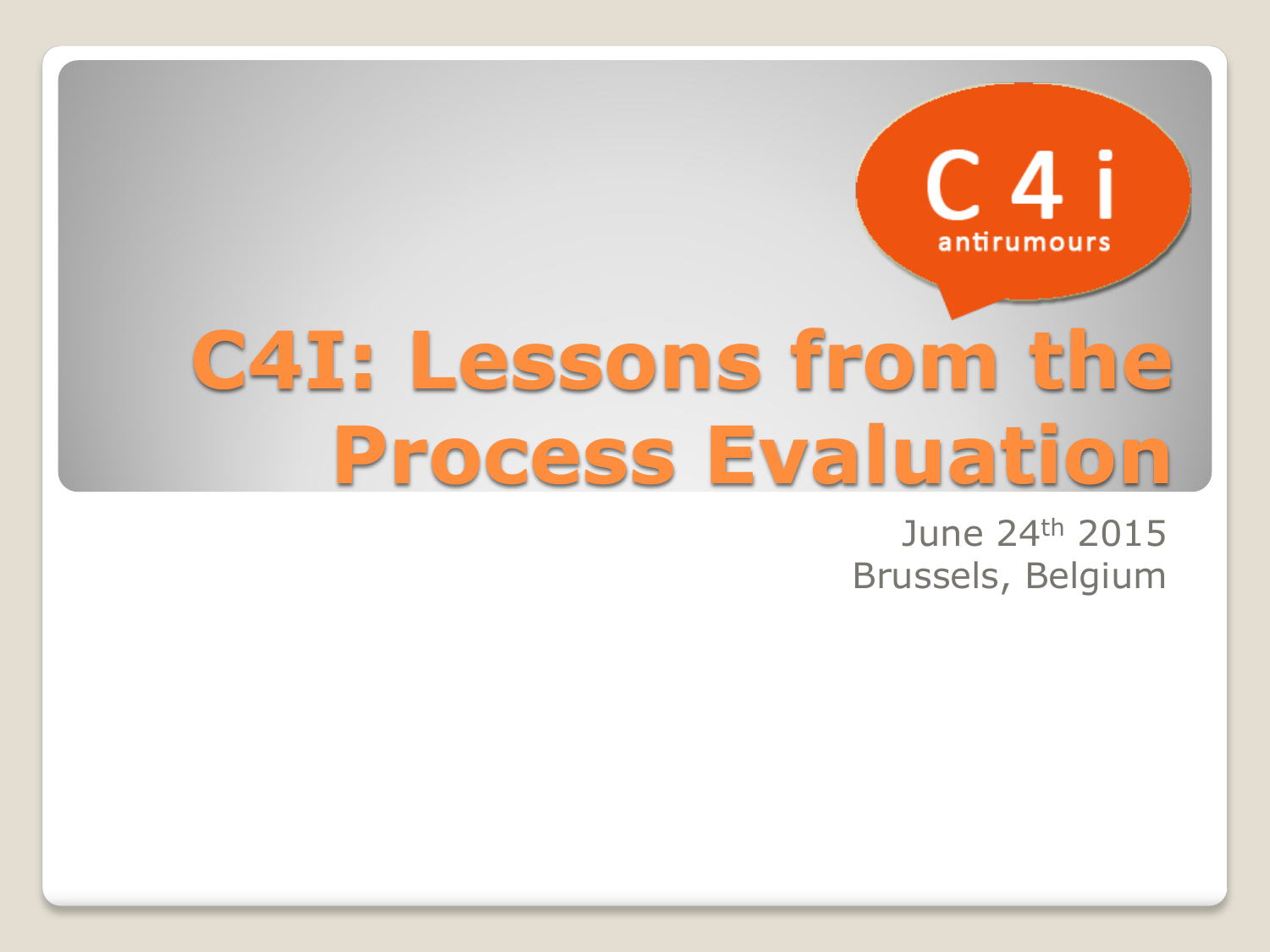#### **Objectives of the Process Evaluation**

- To understand why C4I campaigns evolved in different ways, and to learn from that;
- To explore the challenges encountered, and the reasons behind them;
- To reflect on the C4I processes and to provide ongoing feedback and a final conclusion on management.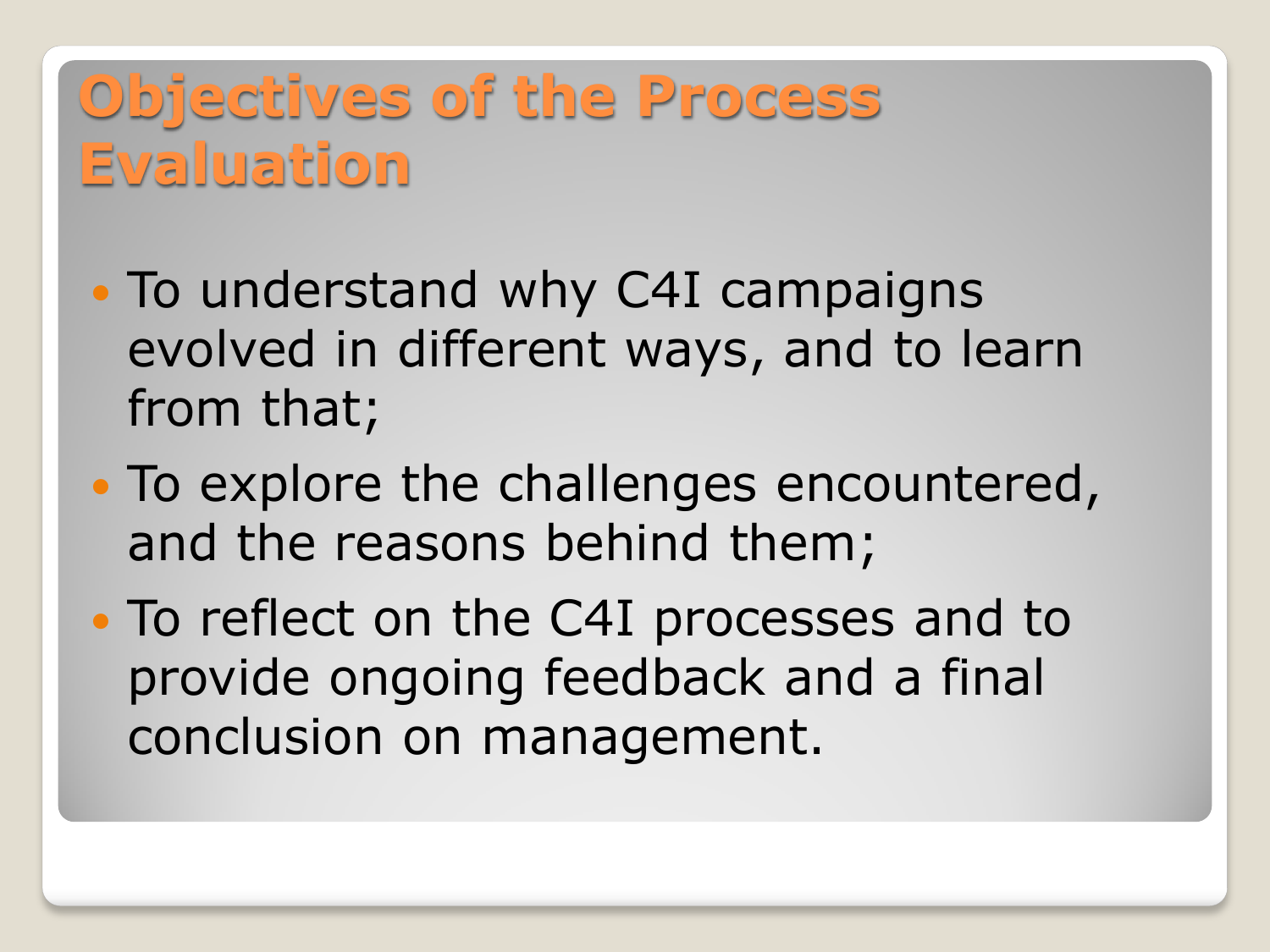### **'Anti-Rumours': Effective hook, a complex reality**

- An 'Anti-rumours' Campaign:
	- Avoid labels of 'racist', prejudiced' etc.
	- Catchy for media and the public;
- BUT needs careful managing for positive results.
- 'Rumours': *unverified inter-personal serial communication.* Core part of our interaction!
- Rumours cannot be *stopped;* They can be rendered *harmless,* or even *benign:* They can *enrich public knowledge*.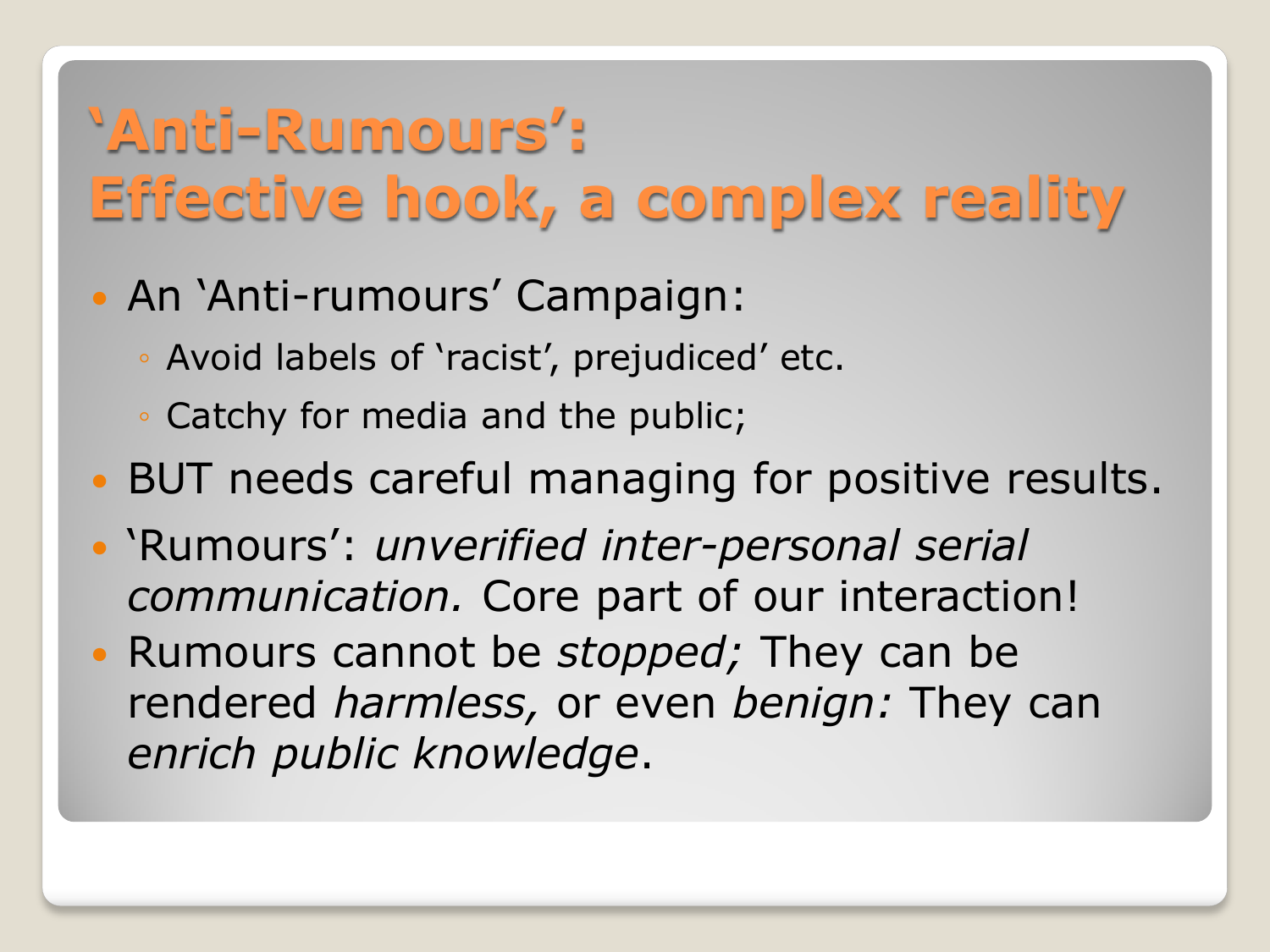# **Bad Rumour to Good Rumour.**

- 1. 'Interrupt' the flow;
- 2. Enable reflection on content and source;
- 3. Insert honest, verified, transparent information;
- 4. Re-establish the flow.

This is what C4I Partners have been doing, at the level of practice.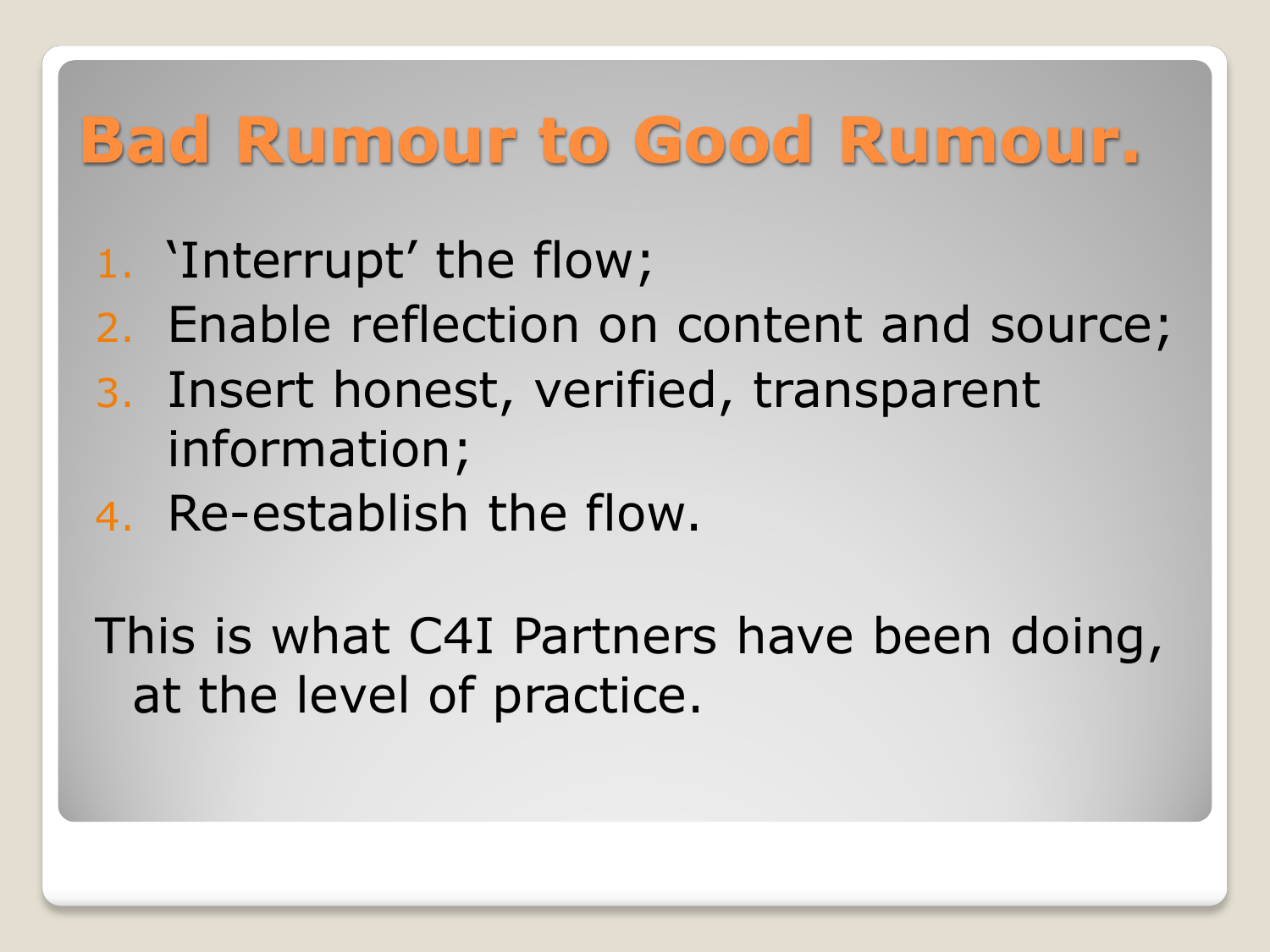#### **Diverse C4I City Challenges: Lessons for Others**

- Situate strategy in City history & context
- Build core stakeholder network on existing strengths
- Define focus: Anti-rumours, Inter-Cultural, or both?
- Core 'Agent' Training: Who, Why, What comes after
- Managing Media: From the start
- Sustainability of C4I in practice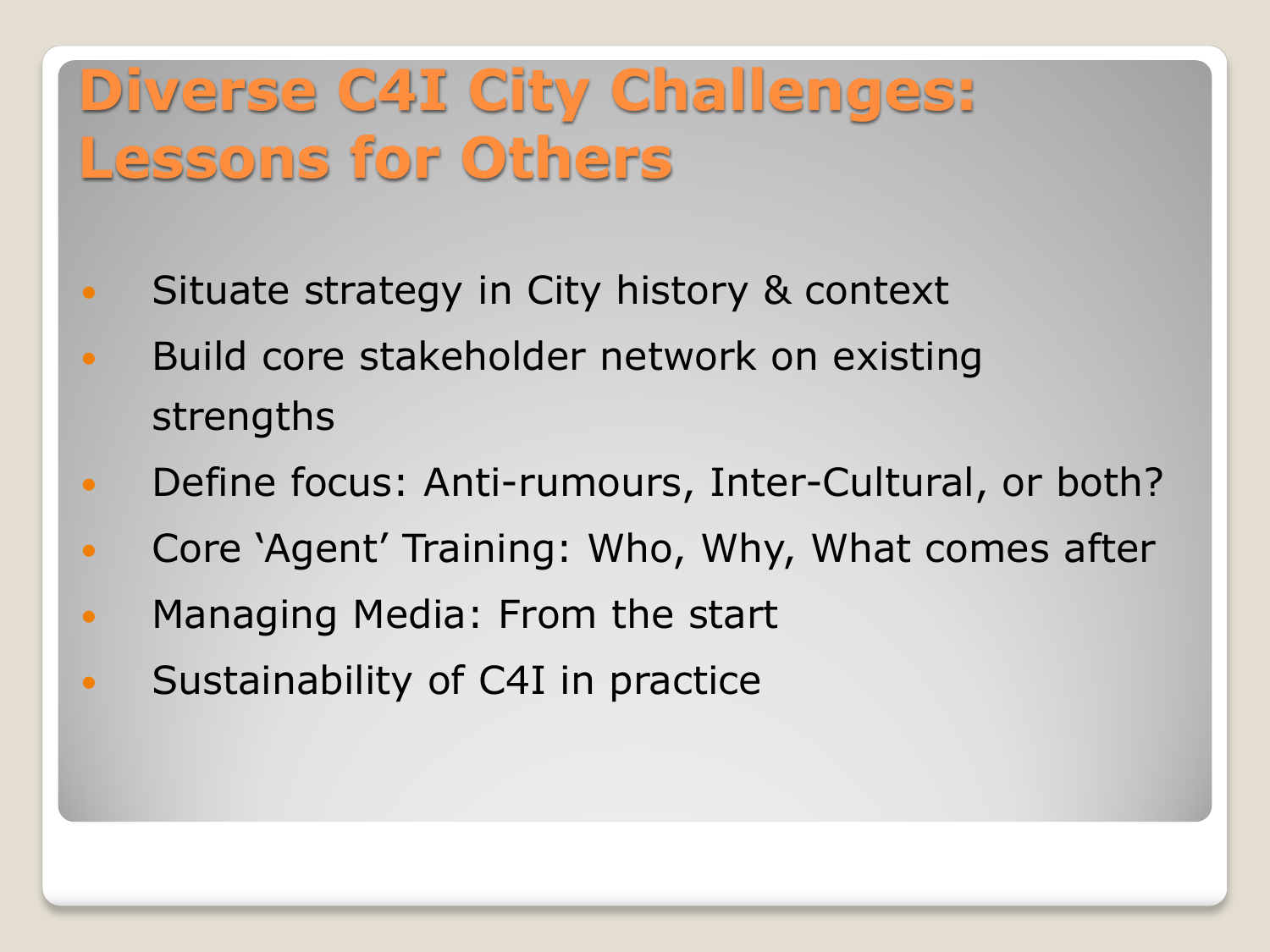# **C41 Management.**

- **Effective dedicated management and** communication, leading to strong programme and local team spirit;
- Very strong *personal* and *professional commitment* to C4I goals, leading to high motivation & creative solutions;
- Key message for other C4I cities is how to draw on, and recreate, that.